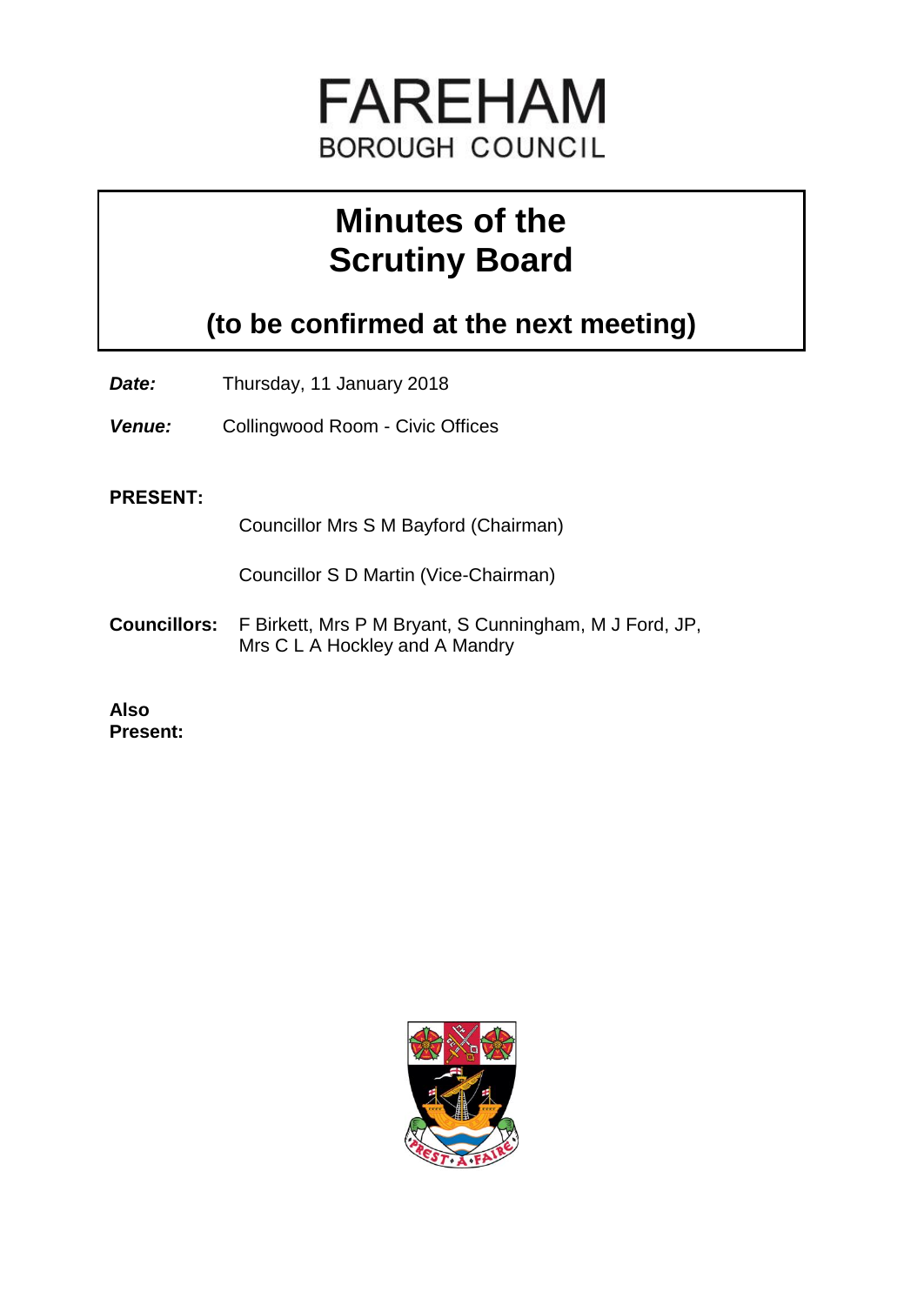# **1. APOLOGIES FOR ABSENCE**

An apology of absence was receieved from Councillor Ms S Pankhurst.

#### **2. MINUTES**

RESOLVED that the minutes of the Scrutiny Board meeting held on 23 November 2017 be confirmed and signed as a correct record.

#### **3. CHAIRMAN'S ANNOUNCEMENTS**

There were no Chairman's announcements.

# **4. DECLARATIONS OF INTEREST AND DISCLOSURES OF ADVICE OR DIRECTIONS**

There were no declarations of interest made at this meeting.

#### **5. DEPUTATIONS**

There were no deputations made at this meeting.

#### **6. PRELIMINARY REVIEW OF THE WORK PROGRAMME 2017/18 AND DRAFT WORK PROGRAMME 2018/19**

The Board considered a report by the Director of Finance and Resources which reviewed the Board's work programme for 2017/18 and gave initial consideration to the work programme for 2018/19.

The Director of Finance and Resources asked members if they had any items that they wished to be considered for the 2018/19 work programme. The following suggestions were made:

Presentation from Vivid (formerly First Wessex) Housing Association Presentation from Youth Services

Councillor Cunningham also enquired as whether a date had been set for the presentation from Hampshire Fire and Rescue Service. The Director of Finance and Resources informed the Board that discussions were still taking place as to a suitable date and that until a date had been confirmed the item would remain on the work programme as an unallocated item.

RESOLVED that the Board:-

- (a) reviewed the current work programme for 2017/18;
- (b) considered the work programme for 2018/19; and

(c) considered the external reviews they wish to carry out in 2018/19.

# **7. MEDIUM TERM FINANCE STRATEGY, CAPITAL PROGRAMME, REVENUE BUDGET AND COUNCIL TAX 2018/19**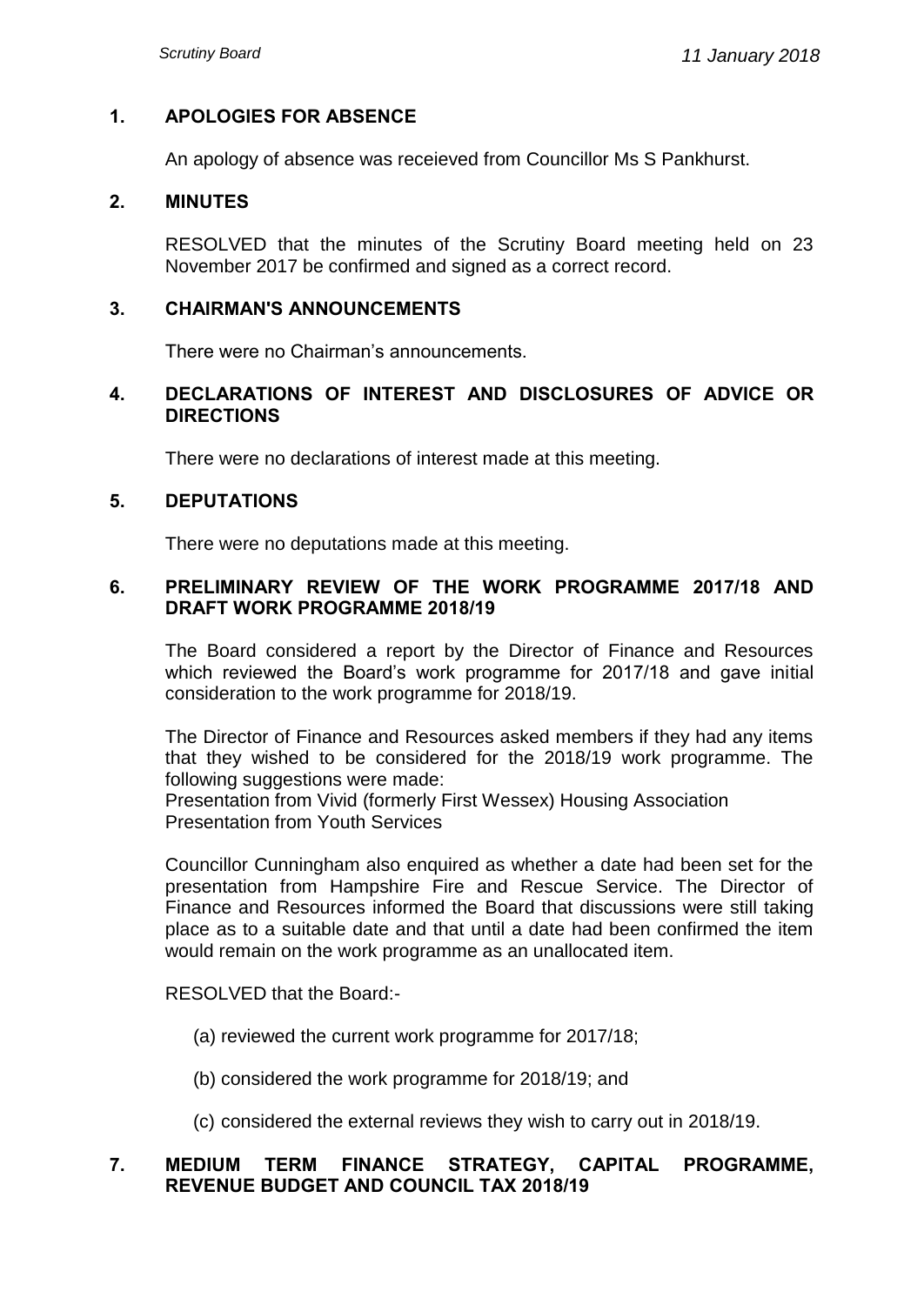The Board considered a report by the Director of Finance and Resources on the Medium Term Finance Strategy, Capital Programme, Revenue Budget and Council Tax 2018/19.

RESOLVED that the Scrutiny Board recommend the Executive note the Board's endorsement of the Medium Term Finance Strategy, Capital Programme, Revenue Budget and Council Tax 2018/19, at its meeting on 5 February 2018.

# **8. HOUSING REVENUE ACCOUNT BUDGET AND CAPITAL PLANS 2018/19**

The Board considered a report by the Director of Finance and Resources on the Housing Revenue Account Budget and Capital Plans 2018/19.

*(Councillor Martin joined the meeting at the start of this item)*

Members were circulated a tabled item which provided some minor amendments to the draft Executive report, these changes will be reflected in the report to the Executive on 5 February 2018.

RESOLVED that the Board recommends the Executive note the Boards endorsement of the Housing Revenue Account Budget and Capital Plans 2018/19, at its meeting on 5 February 2018.

# **9. MEMBERS' ALLOWANCES SCHEME REVIEW**

The Board considered a report by the Head of Democratic Services on a review of the Members' Allowances Scheme Review following the Independent Remuneration Panel on 9 November 2017.

The Board received a tabled item (which can be found at Appendix A to these minutes) giving examples of the financial implications if changes to the Scheme of Members' Allowances would look if the recommendations from the Independent Remuneration Panel were to be endorsed.

Members debated this item at length and raised a number of points following the recommendations of the Independent Remuneration Panel, these included:

- The points awarded for the role of Mayor, members felt that this should be higher due to the high cost involved to undertake this role, which could deter some members of putting themselves forward for this position.
- Not having the members allowance scheme index linked with Officers' pay as members allowances are not salaries and should not be treated the same way.
- Not to accept the 2% increase, particularly in light of the current financial constraints faced by the Council.

Councillor Cunningham addressed the Board on the proposal to change to the Opposition Leader's Allowance, and stated that he did not think that this was appropriate, he asked that it be considered by the Executive when making their decision.